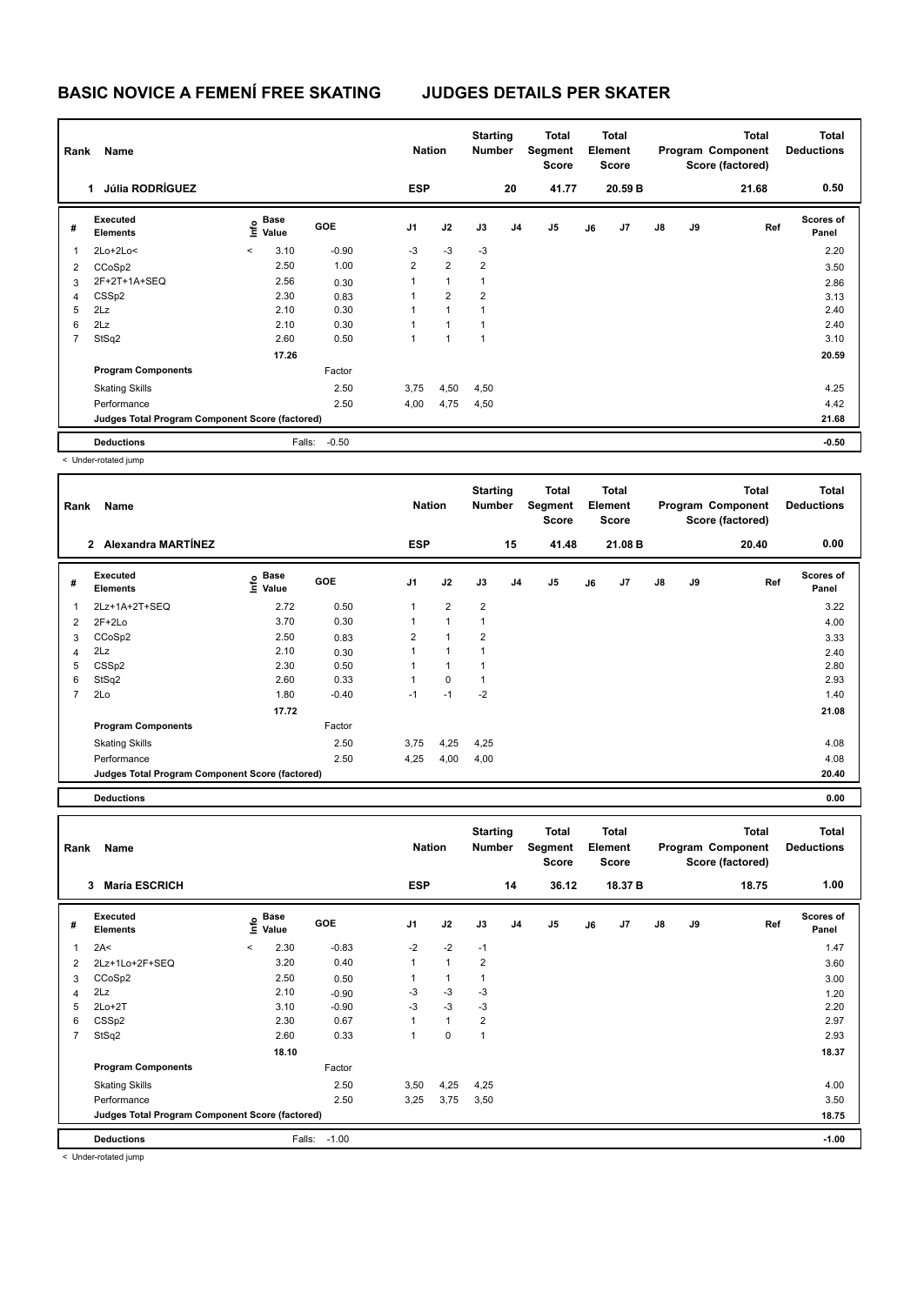| Rank           | Name                                            |                                  |            | <b>Nation</b>  |              | <b>Starting</b><br><b>Number</b> |                | <b>Total</b><br><b>Segment</b><br><b>Score</b> |    | <b>Total</b><br>Element<br><b>Score</b> |    |    | <b>Total</b><br>Program Component<br>Score (factored) | <b>Total</b><br><b>Deductions</b> |
|----------------|-------------------------------------------------|----------------------------------|------------|----------------|--------------|----------------------------------|----------------|------------------------------------------------|----|-----------------------------------------|----|----|-------------------------------------------------------|-----------------------------------|
|                | 4 Mariona CARPIO                                |                                  |            | <b>ESP</b>     |              |                                  | 17             | 35.40                                          |    | 17.47 B                                 |    |    | 17.93                                                 | 0.00                              |
| #              | Executed<br><b>Elements</b>                     | <b>Base</b><br>o Base<br>⊆ Value | <b>GOE</b> | J <sub>1</sub> | J2           | J3                               | J <sub>4</sub> | J <sub>5</sub>                                 | J6 | J7                                      | J8 | J9 | Ref                                                   | Scores of<br>Panel                |
| $\mathbf{1}$   | 2F+1A+SEQ                                       | 2.40                             | 0.20       | 0              | $\mathbf{1}$ | $\mathbf{1}$                     |                |                                                |    |                                         |    |    |                                                       | 2.60                              |
| $\overline{2}$ | 2Lo                                             | 1.80                             | 0.00       | 0              | 0            | 0                                |                |                                                |    |                                         |    |    |                                                       | 1.80                              |
| 3              | $2T+2T$                                         | 2.60                             | 0.00       | 0              | 0            | 0                                |                |                                                |    |                                         |    |    |                                                       | 2.60                              |
| 4              | CCoSp2                                          | 2.50                             | 0.17       | 0              | $\mathbf{1}$ | 0                                |                |                                                |    |                                         |    |    |                                                       | 2.67                              |
| 5              | 2S                                              | 1.30                             | $-0.07$    | 0              | $\Omega$     | $-1$                             |                |                                                |    |                                         |    |    |                                                       | 1.23                              |
| 6              | StSq2                                           | 2.60                             | 0.00       | 0              | 0            | 0                                |                |                                                |    |                                         |    |    |                                                       | 2.60                              |
| $\overline{7}$ | CSSp2                                           | 2.30                             | 0.67       | $\mathbf{1}$   | $\mathbf{1}$ | $\overline{\mathbf{c}}$          |                |                                                |    |                                         |    |    |                                                       | 2.97                              |
|                |                                                 | 15.50                            |            |                |              |                                  |                |                                                |    |                                         |    |    |                                                       | 17.47                             |
|                | <b>Program Components</b>                       |                                  | Factor     |                |              |                                  |                |                                                |    |                                         |    |    |                                                       |                                   |
|                | <b>Skating Skills</b>                           |                                  | 2.50       | 2,75           | 4,50         | 4,00                             |                |                                                |    |                                         |    |    |                                                       | 3.75                              |
|                | Performance                                     |                                  | 2.50       | 2,75           | 4,00         | 3,50                             |                |                                                |    |                                         |    |    |                                                       | 3.42                              |
|                | Judges Total Program Component Score (factored) |                                  |            |                |              |                                  |                |                                                |    |                                         |    |    |                                                       | 17.93                             |
|                | <b>Deductions</b>                               |                                  |            |                |              |                                  |                |                                                |    |                                         |    |    |                                                       | 0.00                              |
|                |                                                 |                                  |            |                |              |                                  |                |                                                |    |                                         |    |    |                                                       |                                   |
|                |                                                 |                                  |            |                |              |                                  |                |                                                |    |                                         |    |    |                                                       |                                   |
| Rank           | Name                                            |                                  |            | <b>Nation</b>  |              | <b>Starting</b><br>Number        |                | <b>Total</b><br>Segment<br><b>Score</b>        |    | <b>Total</b><br>Element<br>Score        |    |    | <b>Total</b><br>Program Component<br>Score (factored) | <b>Total</b><br><b>Deductions</b> |
|                | 5 Nadia BERROCAL                                |                                  |            | <b>ESP</b>     |              |                                  | 19             | 34.70                                          |    | 17.40 B                                 |    |    | 17.30                                                 | 0.00                              |
| #              | Executed<br><b>Elements</b>                     | <b>Base</b><br>١nf٥<br>Value     | GOE        | J1             | J2           | J3                               | J <sub>4</sub> | J5                                             | J6 | J7                                      | J8 | J9 | Ref                                                   | Scores of<br>Panel                |
| $\mathbf{1}$   | 2Lz                                             | 2.10                             | 0.00       | 0              | 0            | 0                                |                |                                                |    |                                         |    |    |                                                       | 2.10                              |
| $\overline{2}$ | 2Lo+1Lo+SEQ+1A*                                 | 1.84                             | 0.10       | 0              | 0            | $\mathbf{1}$                     |                |                                                |    |                                         |    |    |                                                       | 1.94                              |
| 3              | CCoSp2                                          | 2.50                             | 0.33       | $\mathbf{1}$   | 0            | $\mathbf{1}$                     |                |                                                |    |                                         |    |    |                                                       | 2.83                              |
| $\overline{4}$ | $2F+2T$                                         | 3.20                             | 0.00       | 0              | 0            | $\pmb{0}$                        |                |                                                |    |                                         |    |    |                                                       | 3.20                              |
| 5              | CSSp2                                           | 2.30                             | 0.33       | 0              | $\mathbf{1}$ | $\mathbf{1}$                     |                |                                                |    |                                         |    |    |                                                       | 2.63                              |
| 6              | StSq1                                           | 1.80                             | 0.00       | 0              | 0            | 0                                |                |                                                |    |                                         |    |    |                                                       | 1.80                              |
| $\overline{7}$ | 2F                                              | 1.90                             | 0.00       | 0              | 0            | $\mathbf 0$                      |                |                                                |    |                                         |    |    |                                                       | 1.90                              |
|                |                                                 | 15.64                            |            |                |              |                                  |                |                                                |    |                                         |    |    |                                                       | 17.40                             |
|                | <b>Program Components</b>                       |                                  | Factor     |                |              |                                  |                |                                                |    |                                         |    |    |                                                       |                                   |
|                | <b>Skating Skills</b>                           |                                  | 2.50       | 3,00           | 3,50         | 4,00                             |                |                                                |    |                                         |    |    |                                                       | 3.50                              |
|                | Performance                                     |                                  | 2.50       | 3,25           | 3,25         | 3,75                             |                |                                                |    |                                         |    |    |                                                       | 3.42                              |

\* Invalid element

| Rank | Name                                            |         |                                                  |            | <b>Nation</b>  |              | <b>Starting</b><br><b>Number</b> |                | <b>Total</b><br>Segment<br><b>Score</b> |    | <b>Total</b><br>Element<br><b>Score</b> |    |    | <b>Total</b><br>Program Component<br>Score (factored) | <b>Total</b><br><b>Deductions</b> |
|------|-------------------------------------------------|---------|--------------------------------------------------|------------|----------------|--------------|----------------------------------|----------------|-----------------------------------------|----|-----------------------------------------|----|----|-------------------------------------------------------|-----------------------------------|
|      | <b>Mireia PUNTI BERTRAN</b><br>6                |         |                                                  |            | <b>ESP</b>     |              |                                  | 11             | 34.13                                   |    | 18.10 B                                 |    |    | 16.03                                                 | 0.00                              |
| #    | <b>Executed</b><br><b>Elements</b>              |         | $\mathbf{e}$ Base<br>$\mathbf{e}$ Value<br>Value | <b>GOE</b> | J <sub>1</sub> | J2           | J3                               | J <sub>4</sub> | J <sub>5</sub>                          | J6 | J <sub>7</sub>                          | J8 | J9 | Ref                                                   | Scores of<br>Panel                |
| 1    | 2Lz                                             |         | 2.10                                             | $-0.70$    | $-3$           | $-2$         | $-2$                             |                |                                         |    |                                         |    |    |                                                       | 1.40                              |
| 2    | $2S+2Lo$                                        |         | 3.10                                             | 0.20       | 1              | $\mathbf 0$  | $\mathbf{1}$                     |                |                                         |    |                                         |    |    |                                                       | 3.30                              |
| 3    | CCoSp2                                          |         | 2.50                                             | 0.50       |                | $\mathbf{1}$ |                                  |                |                                         |    |                                         |    |    |                                                       | 3.00                              |
| 4    | 1A+2Lo                                          |         | 2.90                                             | $-0.30$    | $-2$           | $\mathbf 0$  | $-1$                             |                |                                         |    |                                         |    |    |                                                       | 2.60                              |
| 5    | CSSp2                                           |         | 2.30                                             | 0.50       | 1              | $\mathbf{1}$ | 1                                |                |                                         |    |                                         |    |    |                                                       | 2.80                              |
| 6    | 2F<                                             | $\prec$ | 1.40                                             | $-0.50$    | $-2$           | $-2$         | $-1$                             |                |                                         |    |                                         |    |    |                                                       | 0.90                              |
| 7    | StSq2                                           |         | 2.60                                             | 0.50       | 1              | $\mathbf{1}$ | 1                                |                |                                         |    |                                         |    |    |                                                       | 3.10                              |
|      |                                                 |         | 16.90                                            |            |                |              |                                  |                |                                         |    |                                         |    |    |                                                       | 18.10                             |
|      | <b>Program Components</b>                       |         |                                                  | Factor     |                |              |                                  |                |                                         |    |                                         |    |    |                                                       |                                   |
|      | <b>Skating Skills</b>                           |         |                                                  | 2.50       | 3,00           | 3,50         | 3,50                             |                |                                         |    |                                         |    |    |                                                       | 3.33                              |
|      | Performance                                     |         |                                                  | 2.50       | 3,00           | 3,25         | 3,00                             |                |                                         |    |                                         |    |    |                                                       | 3.08                              |
|      | Judges Total Program Component Score (factored) |         |                                                  |            |                |              |                                  |                |                                         |    |                                         |    |    |                                                       | 16.03                             |
|      | <b>Deductions</b>                               |         |                                                  |            |                |              |                                  |                |                                         |    |                                         |    |    |                                                       | 0.00                              |

**Deductions 0.00**

< Under-rotated jump ! Not clear edge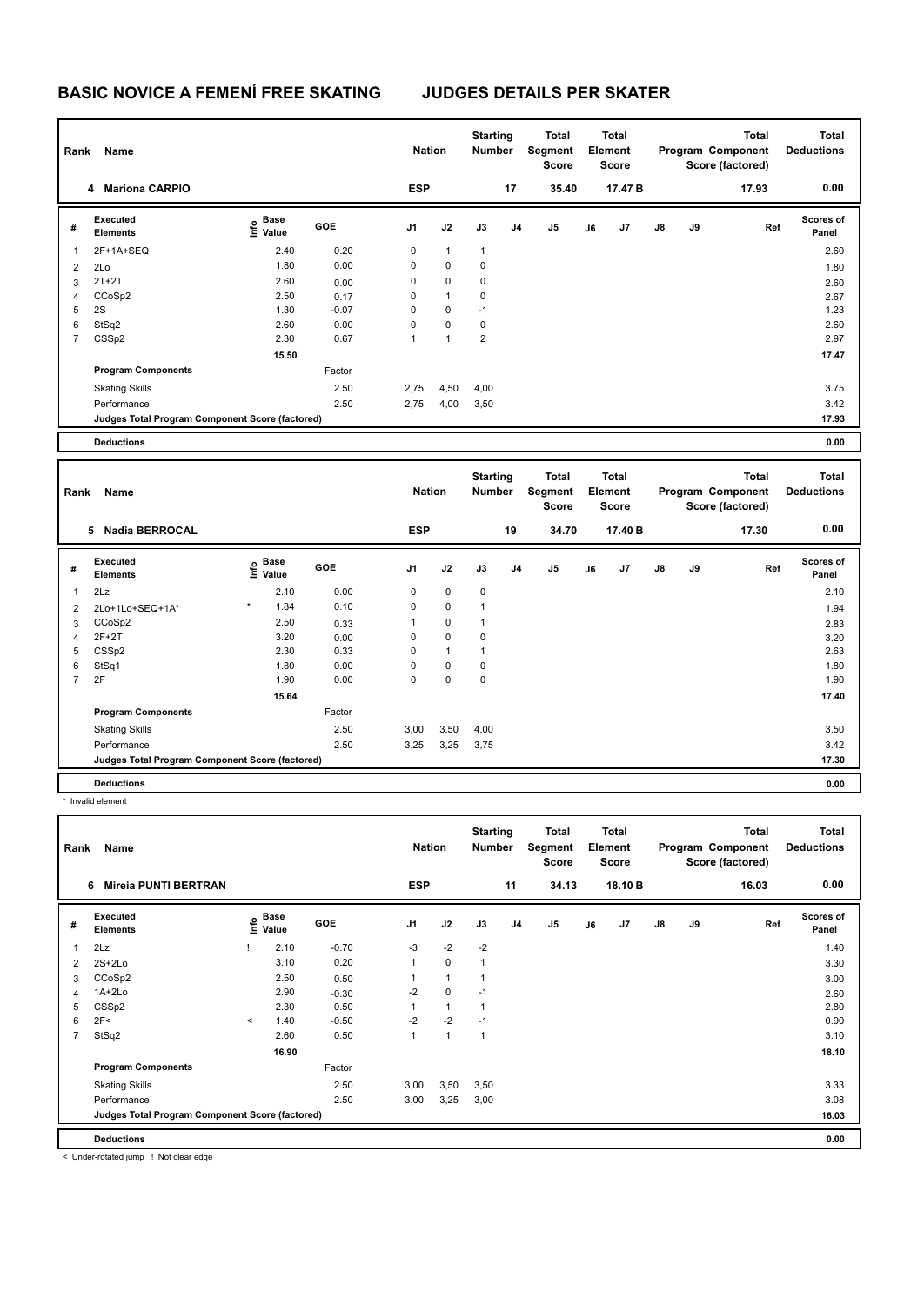| Rank           | Name<br>7 Candela ARMAÑAC                       |         |                           |         | <b>Nation</b>  |              | <b>Starting</b><br><b>Number</b> |                | <b>Total</b><br>Segment<br><b>Score</b> |    | <b>Total</b><br>Element<br><b>Score</b> |               |    | <b>Total</b><br>Program Component<br>Score (factored) | <b>Total</b><br><b>Deductions</b> |
|----------------|-------------------------------------------------|---------|---------------------------|---------|----------------|--------------|----------------------------------|----------------|-----------------------------------------|----|-----------------------------------------|---------------|----|-------------------------------------------------------|-----------------------------------|
|                |                                                 |         |                           |         | <b>ESP</b>     |              |                                  | 13             | 33.88                                   |    | 18.05 B                                 |               |    | 15.83                                                 | 0.00                              |
| #              | Executed<br><b>Elements</b>                     |         | Base<br>o Base<br>⊆ Value | GOE     | J <sub>1</sub> | J2           | J3                               | J <sub>4</sub> | J <sub>5</sub>                          | J6 | J7                                      | $\mathsf{J}8$ | J9 | Ref                                                   | Scores of<br>Panel                |
|                | $2Lz+2T$                                        |         | 3.40                      | 0.10    | 0              | $\mathbf 0$  | $\overline{1}$                   |                |                                         |    |                                         |               |    |                                                       | 3.50                              |
| 2              | 2Lo+2Lo+1A+SEQ                                  |         | 2.88                      | 0.00    | 0              | $\mathbf 0$  | 0                                |                |                                         |    |                                         |               |    |                                                       | 2.88                              |
| 3              | CCoSp2                                          |         | 2.50                      | 0.50    | 1              | $\mathbf{1}$ | 1                                |                |                                         |    |                                         |               |    |                                                       | 3.00                              |
| 4              | 2Lz<                                            | $\prec$ | 1.50                      | $-0.80$ | $-3$           | $-2$         | $-3$                             |                |                                         |    |                                         |               |    |                                                       | 0.70                              |
| 5              | StSq2                                           |         | 2.60                      | 0.00    | $\mathbf 0$    | $\mathbf 0$  | $\mathbf 0$                      |                |                                         |    |                                         |               |    |                                                       | 2.60                              |
| 6              | 2F                                              |         | 1.90                      | 0.00    | 0              | $\mathbf 0$  | 0                                |                |                                         |    |                                         |               |    |                                                       | 1.90                              |
| $\overline{7}$ | CSSp2                                           |         | 2.30                      | 0.17    | 0              | 1            | 0                                |                |                                         |    |                                         |               |    |                                                       | 2.47                              |
|                |                                                 |         | 17.08                     |         |                |              |                                  |                |                                         |    |                                         |               |    |                                                       | 18.05                             |
|                | <b>Program Components</b>                       |         |                           | Factor  |                |              |                                  |                |                                         |    |                                         |               |    |                                                       |                                   |
|                | <b>Skating Skills</b>                           |         |                           | 2.50    | 2,75           | 3,75         | 3,25                             |                |                                         |    |                                         |               |    |                                                       | 3.25                              |
|                | Performance                                     |         |                           | 2.50    | 2,75           | 3,50         | 3,00                             |                |                                         |    |                                         |               |    |                                                       | 3.08                              |
|                | Judges Total Program Component Score (factored) |         |                           |         |                |              |                                  |                |                                         |    |                                         |               |    |                                                       | 15.83                             |
|                | <b>Deductions</b>                               |         |                           |         |                |              |                                  |                |                                         |    |                                         |               |    |                                                       | 0.00                              |

< Under-rotated jump

| Rank | Name                                            |                        |         | <b>Nation</b>  |              | <b>Starting</b><br><b>Number</b> |                | Total<br>Segment<br><b>Score</b> |    | <b>Total</b><br>Element<br><b>Score</b> |               |    | <b>Total</b><br>Program Component<br>Score (factored) | <b>Total</b><br><b>Deductions</b> |
|------|-------------------------------------------------|------------------------|---------|----------------|--------------|----------------------------------|----------------|----------------------------------|----|-----------------------------------------|---------------|----|-------------------------------------------------------|-----------------------------------|
|      | <b>Laura IZQUIERDO</b><br>8                     |                        |         | <b>ESP</b>     |              |                                  | $\overline{7}$ | 33.73                            |    | 17.57 B                                 |               |    | 16.66                                                 | 0.50                              |
| #    | Executed<br><b>Elements</b>                     | $\sum_{i=1}^{n}$ Value | GOE     | J <sub>1</sub> | J2           | J3                               | J <sub>4</sub> | J <sub>5</sub>                   | J6 | J7                                      | $\mathsf{J}8$ | J9 | Ref                                                   | <b>Scores of</b><br>Panel         |
| 1    | $1A+2T$                                         | 2.40                   | 0.20    | 1              | $\mathbf{1}$ | $\mathbf{1}$                     |                |                                  |    |                                         |               |    |                                                       | 2.60                              |
| 2    | 2F                                              | 1.90                   | 0.20    | 1              | $\mathbf 0$  | 1                                |                |                                  |    |                                         |               |    |                                                       | 2.10                              |
| 3    | CCoSp2                                          | 2.50                   | 0.50    | 0              | $\mathbf{1}$ | $\overline{2}$                   |                |                                  |    |                                         |               |    |                                                       | 3.00                              |
| 4    | $2S+2T$                                         | 2.60                   | $-0.60$ | $-3$           | $-3$         | $-3$                             |                |                                  |    |                                         |               |    |                                                       | 2.00                              |
| 5    | StSq2                                           | 2.60                   | 0.50    | 1              | $\mathbf{1}$ | 1                                |                |                                  |    |                                         |               |    |                                                       | 3.10                              |
| 6    | 2Lo                                             | 1.80                   | $-0.60$ | $-2$           | $-2$         | $-2$                             |                |                                  |    |                                         |               |    |                                                       | 1.20                              |
| 7    | CSSp1                                           | 1.90                   | 0.67    | 1              | $\mathbf{1}$ | $\overline{2}$                   |                |                                  |    |                                         |               |    |                                                       | 2.57                              |
|      |                                                 | 15.70                  |         |                |              |                                  |                |                                  |    |                                         |               |    |                                                       | 17.57                             |
|      | <b>Program Components</b>                       |                        | Factor  |                |              |                                  |                |                                  |    |                                         |               |    |                                                       |                                   |
|      | <b>Skating Skills</b>                           |                        | 2.50    | 3,25           | 3,50         | 3,25                             |                |                                  |    |                                         |               |    |                                                       | 3.33                              |
|      | Performance                                     |                        | 2.50    | 3,50           | 3,00         | 3,50                             |                |                                  |    |                                         |               |    |                                                       | 3.33                              |
|      | Judges Total Program Component Score (factored) |                        |         |                |              |                                  |                |                                  |    |                                         |               |    |                                                       | 16.66                             |
|      | <b>Deductions</b>                               | Falls:                 | $-0.50$ |                |              |                                  |                |                                  |    |                                         |               |    |                                                       | $-0.50$                           |

| Rank                    | Name<br>Alba RIBERA<br>9                        |              |               |         |                | <b>Nation</b> | <b>Starting</b><br>Number |                | Total<br>Segment<br><b>Score</b> |    | Total<br>Element<br><b>Score</b> |               |    | <b>Total</b><br>Program Component<br>Score (factored) | <b>Total</b><br><b>Deductions</b> |
|-------------------------|-------------------------------------------------|--------------|---------------|---------|----------------|---------------|---------------------------|----------------|----------------------------------|----|----------------------------------|---------------|----|-------------------------------------------------------|-----------------------------------|
|                         |                                                 |              |               |         | <b>ESP</b>     |               |                           | 12             | 33.25                            |    | 16.57 B                          |               |    | 16.68                                                 | 0.00                              |
| #                       | Executed<br><b>Elements</b>                     | lnfo         | Base<br>Value | GOE     | J <sub>1</sub> | J2            | J3                        | J <sub>4</sub> | J5                               | J6 | J7                               | $\mathsf{J}8$ | J9 | Ref                                                   | <b>Scores of</b><br>Panel         |
| $\overline{\mathbf{1}}$ | 2Lz<                                            | $\checkmark$ | 1.50          | $-0.60$ | $-2$           | $-2$          | $-2$                      |                |                                  |    |                                  |               |    |                                                       | 0.90                              |
| $\overline{2}$          | 2F+1A+SEQ                                       |              | 2.40          | 0.20    | $\mathbf 0$    | $\mathbf{1}$  | $\mathbf{1}$              |                |                                  |    |                                  |               |    |                                                       | 2.60                              |
| 3                       | $2S+2T$                                         |              | 2.60          | 0.13    | $\mathbf 0$    | 1             | $\mathbf{1}$              |                |                                  |    |                                  |               |    |                                                       | 2.73                              |
| 4                       | CCoSp2                                          |              | 2.50          | 0.50    | 1              | $\mathbf{1}$  | 1                         |                |                                  |    |                                  |               |    |                                                       | 3.00                              |
| 5                       | 2Lo<                                            | $\prec$      | 1.30          | $-0.70$ | $-3$           | $-2$          | $-2$                      |                |                                  |    |                                  |               |    |                                                       | 0.60                              |
| 6                       | StSq2                                           |              | 2.60          | 0.17    | 1              | $\mathbf 0$   | 0                         |                |                                  |    |                                  |               |    |                                                       | 2.77                              |
| 7                       | CSS <sub>p2</sub>                               |              | 2.30          | 0.67    | 1              | $\mathbf{1}$  | $\overline{2}$            |                |                                  |    |                                  |               |    |                                                       | 2.97                              |
|                         |                                                 |              | 15.20         |         |                |               |                           |                |                                  |    |                                  |               |    |                                                       | 16.57                             |
|                         | <b>Program Components</b>                       |              |               | Factor  |                |               |                           |                |                                  |    |                                  |               |    |                                                       |                                   |
|                         | <b>Skating Skills</b>                           |              |               | 2.50    | 3,00           | 3,75          | 3,50                      |                |                                  |    |                                  |               |    |                                                       | 3.42                              |
|                         | Performance                                     |              |               | 2.50    | 3,25           | 3,25          | 3,25                      |                |                                  |    |                                  |               |    |                                                       | 3.25                              |
|                         | Judges Total Program Component Score (factored) |              |               |         |                |               |                           |                |                                  |    |                                  |               |    |                                                       | 16.68                             |
|                         | <b>Deductions</b>                               |              |               |         |                |               |                           |                |                                  |    |                                  |               |    |                                                       | 0.00                              |

< Under-rotated jump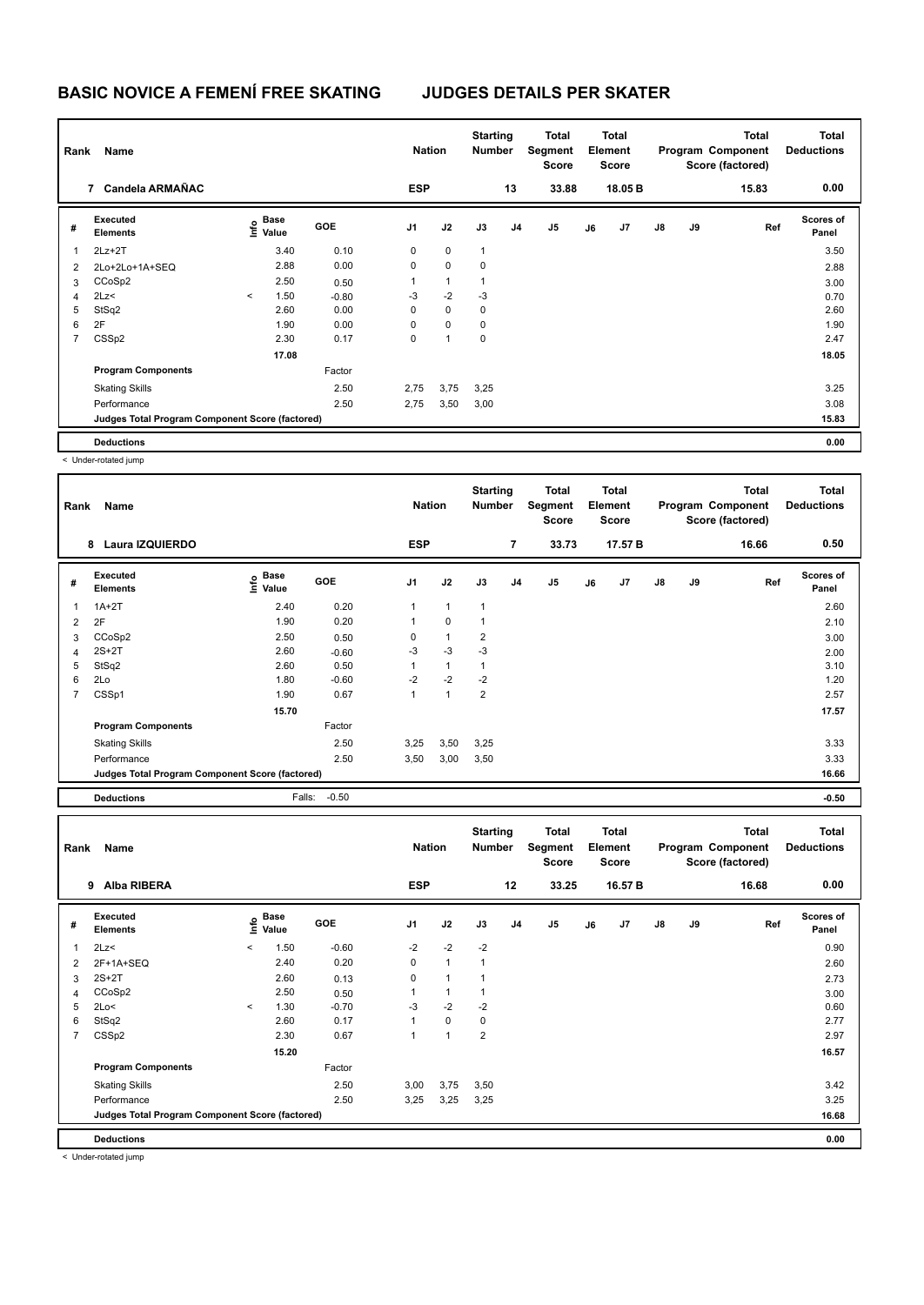| Rank           | Name                                            |                            |         | <b>Nation</b>  |                | <b>Starting</b><br><b>Number</b> |                | <b>Total</b><br>Segment<br><b>Score</b> |    | <b>Total</b><br>Element<br><b>Score</b> |    |    | <b>Total</b><br>Program Component<br>Score (factored) | <b>Total</b><br><b>Deductions</b> |  |
|----------------|-------------------------------------------------|----------------------------|---------|----------------|----------------|----------------------------------|----------------|-----------------------------------------|----|-----------------------------------------|----|----|-------------------------------------------------------|-----------------------------------|--|
|                | Naroa GOENAGA CABODEVILLA<br>10                 |                            |         | <b>ESP</b>     |                |                                  | 9              | 31.58                                   |    | 16.15                                   |    |    | 15.43                                                 | 0.00                              |  |
| #              | Executed<br><b>Elements</b>                     | e Base<br>⊆ Value          | GOE     | J1             | J2             | J3                               | J <sub>4</sub> | J <sub>5</sub>                          | J6 | J7                                      | J8 | J9 | Ref                                                   | Scores of<br>Panel                |  |
| $\mathbf{1}$   | $2S+2T$                                         | 2.60                       | 0.13    | $\mathbf 0$    | $\mathbf{1}$   | $\mathbf{1}$                     |                |                                         |    |                                         |    |    |                                                       | 2.73                              |  |
| $\overline{2}$ | 2T                                              | 1.30                       | 0.13    | $\mathbf{1}$   | $\mathbf{1}$   | 0                                |                |                                         |    |                                         |    |    |                                                       | 1.43                              |  |
| 3              | 2S                                              | 1.30                       | 0.07    | 0              | $\mathbf{1}$   | 0                                |                |                                         |    |                                         |    |    |                                                       | 1.37                              |  |
| 4              | CSSp2                                           | 2.30                       | 0.83    | $\mathbf{1}$   | $\overline{2}$ | $\overline{2}$                   |                |                                         |    |                                         |    |    |                                                       | 3.13                              |  |
| 5              | StSq2                                           | 2.60                       | 0.33    | $\mathbf{1}$   | $\mathbf{1}$   | $\mathbf 0$                      |                |                                         |    |                                         |    |    |                                                       | 2.93                              |  |
| 6              | 1A+1A+SEQ                                       | 1.76                       | 0.13    | 0              | $\mathbf{1}$   | $\mathbf{1}$                     |                |                                         |    |                                         |    |    |                                                       | 1.89                              |  |
| $\overline{7}$ | CCoSp2                                          | 2.50                       | 0.17    | $\mathbf 0$    | $\mathbf 0$    | $\mathbf{1}$                     |                |                                         |    |                                         |    |    |                                                       | 2.67                              |  |
|                |                                                 | 14.36                      |         |                |                |                                  |                |                                         |    |                                         |    |    |                                                       | 16.15                             |  |
|                | <b>Program Components</b>                       |                            | Factor  |                |                |                                  |                |                                         |    |                                         |    |    |                                                       |                                   |  |
|                | <b>Skating Skills</b>                           |                            | 2.50    | 3,00           | 3,50           | 3,00                             |                |                                         |    |                                         |    |    |                                                       | 3.17                              |  |
|                | Performance                                     |                            | 2.50    | 3,25           | 3,25           | 2,50                             |                |                                         |    |                                         |    |    |                                                       | 3.00                              |  |
|                | Judges Total Program Component Score (factored) |                            |         |                |                |                                  |                |                                         |    |                                         |    |    |                                                       | 15.43                             |  |
|                | <b>Deductions</b>                               |                            |         |                |                |                                  |                |                                         |    |                                         |    |    |                                                       | 0.00                              |  |
|                |                                                 |                            |         |                |                |                                  |                |                                         |    |                                         |    |    |                                                       |                                   |  |
|                |                                                 |                            |         |                |                |                                  |                |                                         |    |                                         |    |    |                                                       |                                   |  |
|                |                                                 |                            |         |                |                | <b>Starting</b>                  |                | <b>Total</b>                            |    | <b>Total</b>                            |    |    | <b>Total</b>                                          | <b>Total</b>                      |  |
| Rank           | Name                                            |                            |         | <b>Nation</b>  |                | <b>Number</b>                    |                | <b>Segment</b><br><b>Score</b>          |    | Element<br><b>Score</b>                 |    |    | Program Component                                     | <b>Deductions</b>                 |  |
|                |                                                 |                            |         |                |                |                                  |                |                                         |    |                                         |    |    | Score (factored)                                      |                                   |  |
|                | Yaiza ESCOBAR<br>11                             |                            |         | <b>ESP</b>     |                |                                  | 16             | 28.56                                   |    | 13.83 B                                 |    |    | 15.23                                                 | 0.50                              |  |
| #              | Executed<br><b>Elements</b>                     | <b>Base</b><br>۴è<br>Value | GOE     | J <sub>1</sub> | J2             | J3                               | J <sub>4</sub> | J5                                      | J6 | J <sub>7</sub>                          | J8 | J9 | Ref                                                   | Scores of<br>Panel                |  |
| 1              | 2Lo                                             | 1.80                       | $-0.90$ | -3             | $-3$           | $-3$                             |                |                                         |    |                                         |    |    |                                                       | 0.90                              |  |
| $\overline{2}$ | 2F+2T+1A+SEQ                                    | 2.56                       | 0.10    | $\mathbf 0$    | $\mathbf 0$    | $\mathbf{1}$                     |                |                                         |    |                                         |    |    |                                                       | 2.66                              |  |
| 3              | CCoSp2                                          | 2.50                       | 0.50    | 1              | $\pmb{0}$      | $\overline{2}$                   |                |                                         |    |                                         |    |    |                                                       | 3.00                              |  |
| $\overline{4}$ | 2Lz                                             | 1.50<br>$\,<$              | $-0.90$ | $-3$           | $-3$           | -3                               |                |                                         |    |                                         |    |    |                                                       | 0.60                              |  |
| 5              | 2Lo                                             | 1.80                       | $-0.10$ | $\mathbf 0$    | $\pmb{0}$      | $-1$                             |                |                                         |    |                                         |    |    |                                                       | 1.70                              |  |
| 6              | CSSp2                                           | 2.30                       | 0.17    | $\mathbf 0$    | $\pmb{0}$      | $\mathbf{1}$                     |                |                                         |    |                                         |    |    |                                                       | 2.47                              |  |
| $\overline{7}$ | StSqB                                           | 1.50                       | 0.00    | $\mathbf 0$    | $\mathbf 0$    | $\mathbf 0$                      |                |                                         |    |                                         |    |    |                                                       | 1.50                              |  |
|                |                                                 | 13.96                      |         |                |                |                                  |                |                                         |    |                                         |    |    |                                                       | 13.83                             |  |
|                | <b>Program Components</b>                       |                            | Factor  |                |                |                                  |                |                                         |    |                                         |    |    |                                                       |                                   |  |
|                | <b>Skating Skills</b>                           |                            | 2.50    | 2,50           | 3,25           | 3,75                             |                |                                         |    |                                         |    |    |                                                       | 3.17                              |  |
|                | Performance                                     |                            | 2.50    | 2,50           | 2,75           | 3,50                             |                |                                         |    |                                         |    |    |                                                       | 2.92                              |  |

< Under-rotated jump

**Total Deductions Total Program Component Score (factored) Total Element Segment Score Total Score Starting Rank Name Nation Number # Executed Elements Base Value GOE J1 J2 J3 J4 J5 J6 J7 J8 J9 Scores of Panel** 1 1.80 -0.80 -2 -3 -3 **Ref**  ستان کا براہ ہے کہ ایک ایک 11 اور 12 سالہ کا ایک 12 اور 1.80 metal of the Scotes of Panel<br>2Lo 1.00 1.80 −0.80 −2 −3 −3 −3<br>2Lo 1.00 1.00 −0.80 −2 −3 −3  **12 Naia ESPAÑA ESP 18 27.63 13.55 14.58 0.50** 2 2Lz<+1A+SEQ < 2.08 -0.50 -2 -2 -1 1.58  $3$  2F  $1.90$   $-0.90$   $-3$   $-3$   $-3$ 4 CCoSp2 2.50 0.00 0 0 0 2.50 5 StSq2 2.60 0.00 0 0 0 2.60 6 2F+1A+SEQ 2.40 0.00 0 0 0 2.40 7 CSSp2 2.30 0.17 1 0 0 2.47  **15.58** 13.55 **Program Components**  Skating Skills 2,75 3,25 3,25 2.50 3.08 Factor Performance 2.50 2,75 2,75 2,75 2.75 **Deductions** Falls: -0.50 **-0.50 Judges Total Program Component Score (factored) 14.58**

**Deductions** Falls: -0.50 **-0.50**

< Under-rotated jump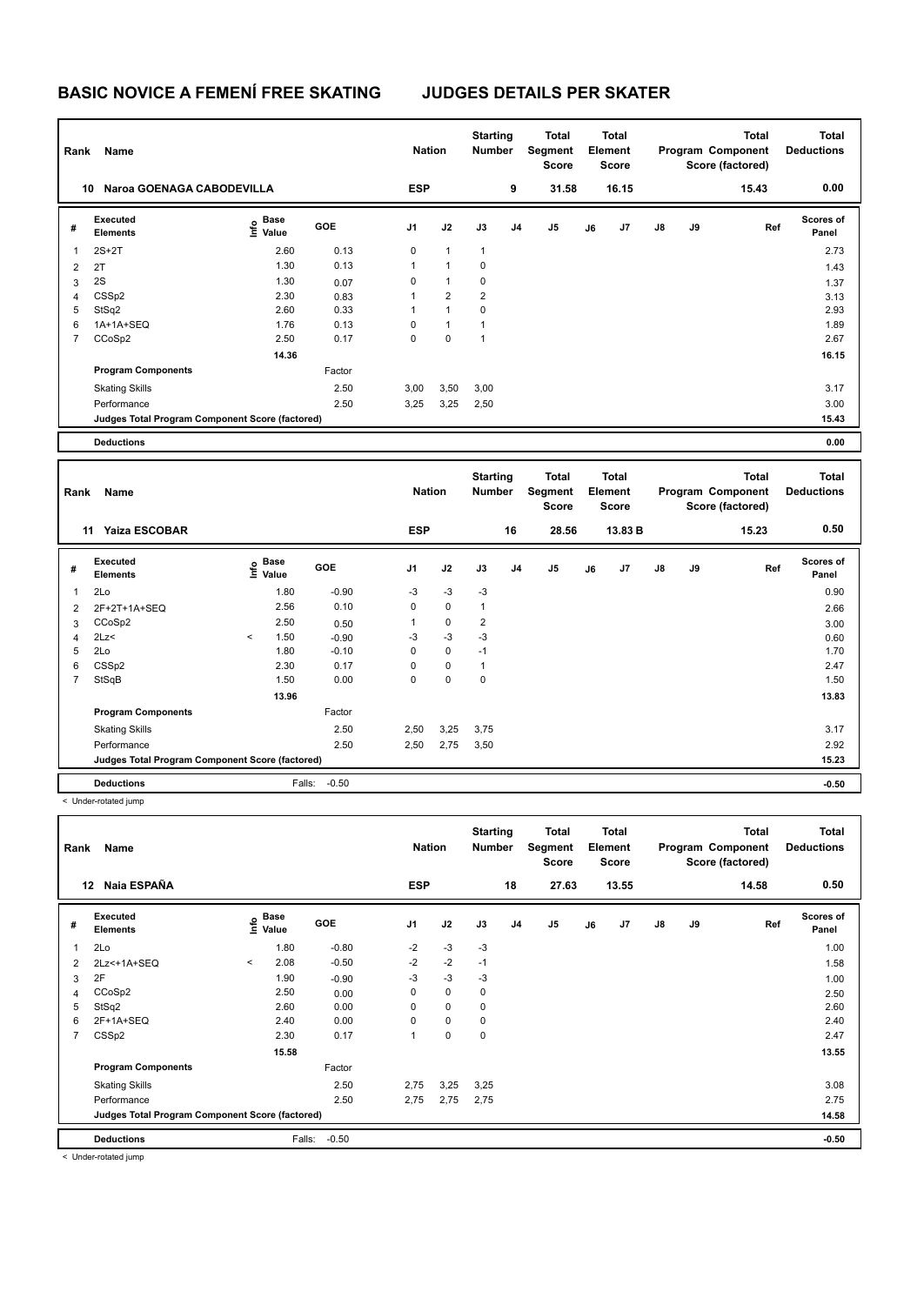| Rank           | Name                                            |   |                           |                 | <b>Nation</b> |              | <b>Starting</b><br>Number        |    | <b>Total</b><br>Segment<br><b>Score</b> |    | <b>Total</b><br>Element<br><b>Score</b> |    |    | <b>Total</b><br>Program Component<br>Score (factored) |     | <b>Total</b><br><b>Deductions</b> |
|----------------|-------------------------------------------------|---|---------------------------|-----------------|---------------|--------------|----------------------------------|----|-----------------------------------------|----|-----------------------------------------|----|----|-------------------------------------------------------|-----|-----------------------------------|
|                | 13 Paula CASAS FERNÁNDEZ                        |   |                           |                 | <b>ESP</b>    |              |                                  | 8  | 24.75                                   |    | 13.60 B                                 |    |    | 11.65                                                 |     | 0.50                              |
| #              | Executed<br><b>Elements</b>                     |   | Base<br>o Base<br>⊆ Value | GOE             | J1            | J2           | J3                               | J4 | J5                                      | J6 | J7                                      | J8 | J9 |                                                       | Ref | <b>Scores of</b><br>Panel         |
| 1              | 2Lz                                             |   | 2.10                      | $-0.20$         | $-1$          | 0            | $-1$                             |    |                                         |    |                                         |    |    |                                                       |     | 1.90                              |
| $\overline{2}$ | $2S+2T$                                         |   | 2.60                      | $-0.40$         | $-2$          | $-2$         | $-2$                             |    |                                         |    |                                         |    |    |                                                       |     | 2.20                              |
| 3              | CSSp2                                           |   | 2.30                      | 0.00            | $\mathsf 0$   | $\pmb{0}$    | 0                                |    |                                         |    |                                         |    |    |                                                       |     | 2.30                              |
| 4              | 2Lo                                             |   | 1.80                      | $-0.90$         | $-3$          | $-3$         | $-3$                             |    |                                         |    |                                         |    |    |                                                       |     | 0.90                              |
| 5              | CCoSp1V                                         |   | 1.70                      | $-0.60$         | $-2$          | $-2$         | $-2$                             |    |                                         |    |                                         |    |    |                                                       |     | 1.10                              |
| 6              | StSq1                                           |   | 1.80                      | 0.00            | $\mathbf 0$   | 0            | 0                                |    |                                         |    |                                         |    |    |                                                       |     | 1.80                              |
| $\overline{7}$ | 2F+1A+SEQ                                       |   | 2.40                      | 0.00            | $\mathbf 0$   | $\mathbf 0$  | 0                                |    |                                         |    |                                         |    |    |                                                       |     | 2.40                              |
|                |                                                 |   | 14.70                     |                 |               |              |                                  |    |                                         |    |                                         |    |    |                                                       |     | 13.60                             |
|                | <b>Program Components</b>                       |   |                           | Factor          |               |              |                                  |    |                                         |    |                                         |    |    |                                                       |     |                                   |
|                | <b>Skating Skills</b>                           |   |                           | 2.50            | 2,50          | 2,50         | 2,75                             |    |                                         |    |                                         |    |    |                                                       |     | 2.58                              |
|                | Performance                                     |   |                           | 2.50            | 2,25          | 2,00         | 2,00                             |    |                                         |    |                                         |    |    |                                                       |     | 2.08                              |
|                | Judges Total Program Component Score (factored) |   |                           |                 |               |              |                                  |    |                                         |    |                                         |    |    |                                                       |     | 11.65                             |
|                | <b>Deductions</b>                               |   | Falls:                    | $-0.50$         |               |              |                                  |    |                                         |    |                                         |    |    |                                                       |     | $-0.50$                           |
|                |                                                 |   |                           |                 |               |              |                                  |    |                                         |    |                                         |    |    |                                                       |     |                                   |
|                |                                                 |   |                           |                 |               |              |                                  |    |                                         |    |                                         |    |    |                                                       |     |                                   |
| Rank           | Name                                            |   |                           |                 | <b>Nation</b> |              | <b>Starting</b><br><b>Number</b> |    | <b>Total</b><br>Segment<br>Score        |    | <b>Total</b><br>Element<br><b>Score</b> |    |    | <b>Total</b><br>Program Component<br>Score (factored) |     | <b>Total</b><br><b>Deductions</b> |
|                | 14 Irene ARIS                                   |   |                           |                 | <b>ESP</b>    |              |                                  | 10 | 24.50                                   |    | 14.79                                   |    |    | 12.71                                                 |     | 3.00                              |
| #              | Executed<br><b>Elements</b>                     |   | e Base<br>E Value         | GOE             | J1            | J2           | J3                               | J4 | J <sub>5</sub>                          | J6 | J7                                      | J8 | J9 |                                                       | Ref | <b>Scores of</b><br>Panel         |
| 1              | $2F+2T$                                         |   | 3.20                      | $-0.30$         | $-1$          | $-1$         | $-1$                             |    |                                         |    |                                         |    |    |                                                       |     | 2.90                              |
| 2              | 2F+2T+1A+SEQ                                    |   | 2.56                      | 0.00            | 0             | 0            | 0                                |    |                                         |    |                                         |    |    |                                                       |     | 2.56                              |
|                | StSq2                                           |   | 2.60                      |                 | 0             | 0            | 0                                |    |                                         |    |                                         |    |    |                                                       |     |                                   |
| 3<br>4         | 2S                                              |   | 1.30                      | 0.00<br>$-0.60$ | $-3$          | $-3$         | $-3$                             |    |                                         |    |                                         |    |    |                                                       |     | 2.60<br>0.70                      |
| 5              | CCoSp2                                          |   | 2.50                      | 0.33            | 0             | $\mathbf{1}$ | $\mathbf{1}$                     |    |                                         |    |                                         |    |    |                                                       |     | 2.83                              |
| 6              | 2Lze                                            | e | 1.50                      | $-0.60$         | $-2$          | $-2$         | $-2$                             |    |                                         |    |                                         |    |    |                                                       |     | 0.90                              |
| $\overline{7}$ | CSSp2                                           |   | 2.30                      | 0.00            | $\mathbf 0$   | $\mathbf 0$  | 0                                |    |                                         |    |                                         |    |    |                                                       |     | 2.30                              |
|                |                                                 |   | 15.96                     |                 |               |              |                                  |    |                                         |    |                                         |    |    |                                                       |     | 14.79                             |
|                | <b>Program Components</b>                       |   |                           | Factor          |               |              |                                  |    |                                         |    |                                         |    |    |                                                       |     |                                   |
|                | <b>Skating Skills</b>                           |   |                           | 2.50            | 2,75          | 2,75         | 3,00                             |    |                                         |    |                                         |    |    |                                                       |     | 2.83                              |
|                | Performance                                     |   |                           | 2.50            | 2,50          | 2,50         | 1,75                             |    |                                         |    |                                         |    |    |                                                       |     | 2.25                              |
|                | Judges Total Program Component Score (factored) |   |                           |                 |               |              |                                  |    |                                         |    |                                         |    |    |                                                       |     | 12.71                             |

e Wrong edge

| Rank | Name                                            | <b>Nation</b>            |                                  | <b>Starting</b><br><b>Number</b> |                | <b>Total</b><br>Segment<br><b>Score</b> |      | <b>Total</b><br>Element<br><b>Score</b> |       |    | <b>Total</b><br>Program Component<br>Score (factored) | <b>Total</b><br><b>Deductions</b> |    |       |                           |
|------|-------------------------------------------------|--------------------------|----------------------------------|----------------------------------|----------------|-----------------------------------------|------|-----------------------------------------|-------|----|-------------------------------------------------------|-----------------------------------|----|-------|---------------------------|
| 15   | Ainara ZAZO DÍAZ                                |                          |                                  |                                  | <b>AND</b>     |                                         |      | 4                                       | 24.02 |    | 11.81                                                 |                                   |    | 12.71 | 0.50                      |
| #    | Executed<br><b>Elements</b>                     |                          | <b>Base</b><br>e Base<br>E Value | GOE                              | J <sub>1</sub> | J2                                      | J3   | J <sub>4</sub>                          | J5    | J6 | J7                                                    | $\mathsf{J}8$                     | J9 | Ref   | <b>Scores of</b><br>Panel |
| 1    | 2S                                              |                          | 1.30                             | $-0.60$                          | $-3$           | $-3$                                    | $-3$ |                                         |       |    |                                                       |                                   |    |       | 0.70                      |
| 2    | 2Lo<<+1A+SEQ                                    | <<                       | 1.28                             | $-0.53$                          | $-3$           | $-3$                                    | $-2$ |                                         |       |    |                                                       |                                   |    |       | 0.75                      |
| 3    | CCoSp2                                          |                          | 2.50                             | 0.33                             | 0              | 1                                       |      |                                         |       |    |                                                       |                                   |    |       | 2.83                      |
| 4    | StSq1                                           |                          | 1.80                             | 0.07                             | 0              | $-1$                                    |      |                                         |       |    |                                                       |                                   |    |       | 1.87                      |
| 5    | 2S+1A+SEQ                                       |                          | 1.92                             | 0.07                             | $\Omega$       | 0                                       |      |                                         |       |    |                                                       |                                   |    |       | 1.99                      |
| 6    | 2T <                                            | $\overline{\phantom{a}}$ | 0.90                             | $-0.20$                          | 0              | $-2$                                    | $-1$ |                                         |       |    |                                                       |                                   |    |       | 0.70                      |
| 7    | CSSp2                                           |                          | 2.30                             | 0.67                             | 1              | $\blacktriangleleft$                    | 2    |                                         |       |    |                                                       |                                   |    |       | 2.97                      |
|      |                                                 |                          | 12.00                            |                                  |                |                                         |      |                                         |       |    |                                                       |                                   |    |       | 11.81                     |
|      | <b>Program Components</b>                       |                          |                                  | Factor                           |                |                                         |      |                                         |       |    |                                                       |                                   |    |       |                           |
|      | <b>Skating Skills</b>                           |                          |                                  | 2.50                             | 2,50           | 2,75                                    | 3,25 |                                         |       |    |                                                       |                                   |    |       | 2.83                      |
|      | Performance                                     |                          |                                  | 2.50                             | 2,50           | 2,25                                    | 2,00 |                                         |       |    |                                                       |                                   |    |       | 2.25                      |
|      | Judges Total Program Component Score (factored) |                          |                                  |                                  |                |                                         |      |                                         |       |    |                                                       |                                   |    |       | 12.71                     |
|      | <b>Deductions</b>                               |                          | Falls:                           | $-0.50$                          |                |                                         |      |                                         |       |    |                                                       |                                   |    |       | $-0.50$                   |

< Under-rotated jump << Downgraded jump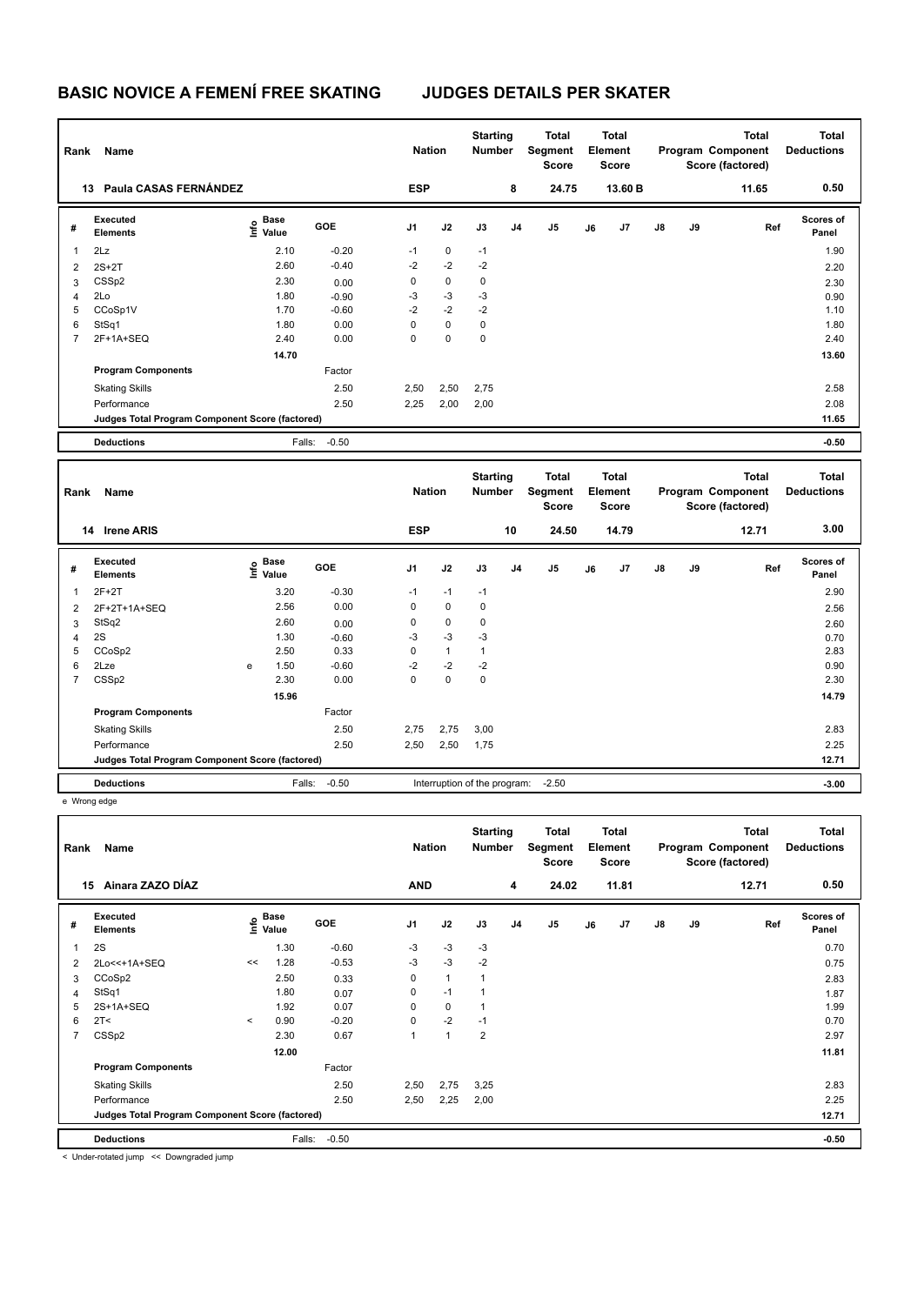| Rank | Name                                            | <b>Nation</b> |                                  | <b>Starting</b><br><b>Number</b> |                | Total<br>Segment<br><b>Score</b> |                | <b>Total</b><br>Element<br><b>Score</b> |                |    | <b>Total</b><br>Program Component<br>Score (factored) | Total<br><b>Deductions</b> |    |       |                           |
|------|-------------------------------------------------|---------------|----------------------------------|----------------------------------|----------------|----------------------------------|----------------|-----------------------------------------|----------------|----|-------------------------------------------------------|----------------------------|----|-------|---------------------------|
| 16   | <b>Noa BARCONS</b>                              |               |                                  |                                  | <b>ESP</b>     |                                  |                | 6                                       | 23.92          |    | 11.29                                                 |                            |    | 13.13 | 0.50                      |
| #    | Executed<br><b>Elements</b>                     |               | <b>Base</b><br>e Base<br>⊆ Value | <b>GOE</b>                       | J <sub>1</sub> | J2                               | J3             | J <sub>4</sub>                          | J <sub>5</sub> | J6 | J7                                                    | $\mathsf{J}8$              | J9 | Ref   | <b>Scores of</b><br>Panel |
| 1    | 2S                                              |               | 1.30                             | $-0.07$                          | 0              | $-2$                             | $\mathbf{1}$   |                                         |                |    |                                                       |                            |    |       | 1.23                      |
| 2    | 2Lo<                                            | $\prec$       | 1.30                             | $-0.90$                          | $-3$           | $-3$                             | $-3$           |                                         |                |    |                                                       |                            |    |       | 0.40                      |
| 3    | 2F<<+1A+SEQ                                     | <<            | 1.28                             | $-0.53$                          | $-3$           | $-3$                             | $-2$           |                                         |                |    |                                                       |                            |    |       | 0.75                      |
| 4    | StSq1                                           |               | 1.80                             | $-0.10$                          | 0              | $\mathbf 0$                      | $-1$           |                                         |                |    |                                                       |                            |    |       | 1.70                      |
| 5    | CCoSp2                                          |               | 2.50                             | 0.17                             |                | 0                                | 0              |                                         |                |    |                                                       |                            |    |       | 2.67                      |
| 6    | $1A+1T$                                         |               | 1.50                             | 0.07                             | 0              | $\mathbf{1}$                     | 0              |                                         |                |    |                                                       |                            |    |       | 1.57                      |
| 7    | CSS <sub>p2</sub>                               |               | 2.30                             | 0.67                             | 1              | 1                                | $\overline{2}$ |                                         |                |    |                                                       |                            |    |       | 2.97                      |
|      |                                                 |               | 11.98                            |                                  |                |                                  |                |                                         |                |    |                                                       |                            |    |       | 11.29                     |
|      | <b>Program Components</b>                       |               |                                  | Factor                           |                |                                  |                |                                         |                |    |                                                       |                            |    |       |                           |
|      | <b>Skating Skills</b>                           |               |                                  | 2.50                             | 2,75           | 3,00                             | 2,75           |                                         |                |    |                                                       |                            |    |       | 2.83                      |
|      | Performance                                     |               |                                  | 2.50                             | 2,75           | 2,50                             | 2,00           |                                         |                |    |                                                       |                            |    |       | 2.42                      |
|      | Judges Total Program Component Score (factored) |               |                                  |                                  |                |                                  |                |                                         |                |    |                                                       |                            |    |       | 13.13                     |
|      | <b>Deductions</b>                               |               | Falls:                           | $-0.50$                          |                |                                  |                |                                         |                |    |                                                       |                            |    |       | $-0.50$                   |

< Under-rotated jump << Downgraded jump

|                                                 | Name<br>Rank                |         |                                           |         |                |             | <b>Starting</b><br><b>Number</b> |                | <b>Total</b><br>Segment<br><b>Score</b> | Total<br>Element<br><b>Score</b> |       | Program Component<br>Score (factored) |    | <b>Total</b> | <b>Total</b><br><b>Deductions</b> |
|-------------------------------------------------|-----------------------------|---------|-------------------------------------------|---------|----------------|-------------|----------------------------------|----------------|-----------------------------------------|----------------------------------|-------|---------------------------------------|----|--------------|-----------------------------------|
|                                                 | 17<br><b>ESTELA RUIZ</b>    |         |                                           |         | <b>ESP</b>     |             |                                  | 1              | 21.64                                   |                                  | 10.96 |                                       |    | 11.68        | 1.00                              |
| #                                               | Executed<br><b>Elements</b> |         | $\frac{e}{E}$ Base<br>$\frac{E}{E}$ Value | GOE     | J <sub>1</sub> | J2          | J3                               | J <sub>4</sub> | J <sub>5</sub>                          | J6                               | J7    | $\mathsf{J}8$                         | J9 | Ref          | <b>Scores of</b><br>Panel         |
| 1                                               | 2Lo                         |         | 1.80                                      | $-0.90$ | -3             | $-3$        | -3                               |                |                                         |                                  |       |                                       |    |              | 0.90                              |
| $\overline{2}$                                  | 2S<                         | $\prec$ | 0.90                                      | $-0.60$ | $-3$           | $-3$        | $-3$                             |                |                                         |                                  |       |                                       |    |              | 0.30                              |
| 3                                               | CCoSp2                      |         | 2.50                                      | 0.33    |                | $\pmb{0}$   |                                  |                |                                         |                                  |       |                                       |    |              | 2.83                              |
| 4                                               | 1A+1A+SEQ                   |         | 1.76                                      | 0.07    | 0              | 0           |                                  |                |                                         |                                  |       |                                       |    |              | 1.83                              |
| 5                                               | StSqB                       |         | 1.50                                      | 0.00    | 0              | $\mathbf 0$ | 0                                |                |                                         |                                  |       |                                       |    |              | 1.50                              |
| 6                                               | 2T                          |         | 1.30                                      | 0.00    | 0              | $\mathbf 0$ | 0                                |                |                                         |                                  |       |                                       |    |              | 1.30                              |
| 7                                               | CSSp2                       |         | 2.30                                      | 0.00    | 0              | $\pmb{0}$   | 0                                |                |                                         |                                  |       |                                       |    |              | 2.30                              |
|                                                 |                             |         | 12.06                                     |         |                |             |                                  |                |                                         |                                  |       |                                       |    |              | 10.96                             |
|                                                 | <b>Program Components</b>   |         |                                           | Factor  |                |             |                                  |                |                                         |                                  |       |                                       |    |              |                                   |
|                                                 | <b>Skating Skills</b>       |         |                                           | 2.50    | 3,00           | 2,25        | 2,75                             |                |                                         |                                  |       |                                       |    |              | 2.67                              |
|                                                 | Performance                 |         |                                           | 2.50    | 2,50           | 1,75        | 1,75                             |                |                                         |                                  |       |                                       |    |              | 2.00                              |
| Judges Total Program Component Score (factored) |                             |         |                                           |         |                |             |                                  |                |                                         |                                  |       |                                       |    |              | 11.68                             |
|                                                 | <b>Deductions</b>           |         | Falls:                                    | $-1.00$ |                |             |                                  |                |                                         |                                  |       |                                       |    |              | $-1.00$                           |

< Under-rotated jump

| Rank           | Name                                            |         |                           |         |                | <b>Nation</b> |                          | <b>Starting</b><br><b>Number</b> | <b>Total</b><br>Segment<br><b>Score</b> | <b>Total</b><br>Element<br><b>Score</b> |      |               |    | <b>Total</b><br>Program Component<br>Score (factored) | <b>Total</b><br><b>Deductions</b> |
|----------------|-------------------------------------------------|---------|---------------------------|---------|----------------|---------------|--------------------------|----------------------------------|-----------------------------------------|-----------------------------------------|------|---------------|----|-------------------------------------------------------|-----------------------------------|
|                | <b>Adriana GALINDO</b><br>18                    |         |                           |         | <b>ESP</b>     |               |                          | 5                                | 20.01                                   |                                         | 8.00 |               |    | 12.51                                                 | 0.50                              |
| #              | Executed<br><b>Elements</b>                     |         | Base<br>o Base<br>E Value | GOE     | J <sub>1</sub> | J2            | J3                       | J <sub>4</sub>                   | J <sub>5</sub>                          | J6                                      | J7   | $\mathsf{J}8$ | J9 | Ref                                                   | Scores of<br>Panel                |
| 1              | $1A+1T$                                         |         | 1.50                      | 0.13    | 0              | $\mathbf{1}$  | $\overline{1}$           |                                  |                                         |                                         |      |               |    |                                                       | 1.63                              |
| $\overline{2}$ | 2Lo<<                                           | <<      | 0.50                      | $-0.30$ | $-3$           | $-3$          | $-3$                     |                                  |                                         |                                         |      |               |    |                                                       | 0.20                              |
| 3              | 2S<+1A+SEQ                                      | $\prec$ | 1.60                      | $-0.27$ | $-1$           | $-2$          | $-1$                     |                                  |                                         |                                         |      |               |    |                                                       | 1.33                              |
| 4              | CCoSp1                                          |         | 2.00                      | 0.17    | 0              | $\mathbf 0$   | 1                        |                                  |                                         |                                         |      |               |    |                                                       | 2.17                              |
| 5              | 2S                                              |         | 1.30                      | $-0.13$ | $-1$           | 0             | $-1$                     |                                  |                                         |                                         |      |               |    |                                                       | 1.17                              |
| 6              | StSqB                                           |         | 1.50                      | 0.00    | 0              | $\mathbf 0$   | 0                        |                                  |                                         |                                         |      |               |    |                                                       | 1.50                              |
| 7              | CSSp                                            |         | 0.00                      | 0.00    |                |               | $\overline{\phantom{a}}$ |                                  |                                         |                                         |      |               |    |                                                       | 0.00                              |
|                |                                                 |         | 8.40                      |         |                |               |                          |                                  |                                         |                                         |      |               |    |                                                       | 8.00                              |
|                | <b>Program Components</b>                       |         |                           | Factor  |                |               |                          |                                  |                                         |                                         |      |               |    |                                                       |                                   |
|                | <b>Skating Skills</b>                           |         |                           | 2.50    | 2,50           | 2,75          | 3,00                     |                                  |                                         |                                         |      |               |    |                                                       | 2.75                              |
|                | Performance                                     |         |                           | 2.50    | 2,50           | 2,50          | 1,75                     |                                  |                                         |                                         |      |               |    |                                                       | 2.25                              |
|                | Judges Total Program Component Score (factored) |         |                           |         |                |               |                          |                                  |                                         |                                         |      | 12.51         |    |                                                       |                                   |
|                | <b>Deductions</b>                               |         | Falls:                    | $-0.50$ |                |               |                          |                                  |                                         |                                         |      |               |    |                                                       | $-0.50$                           |

< Under-rotated jump << Downgraded jump